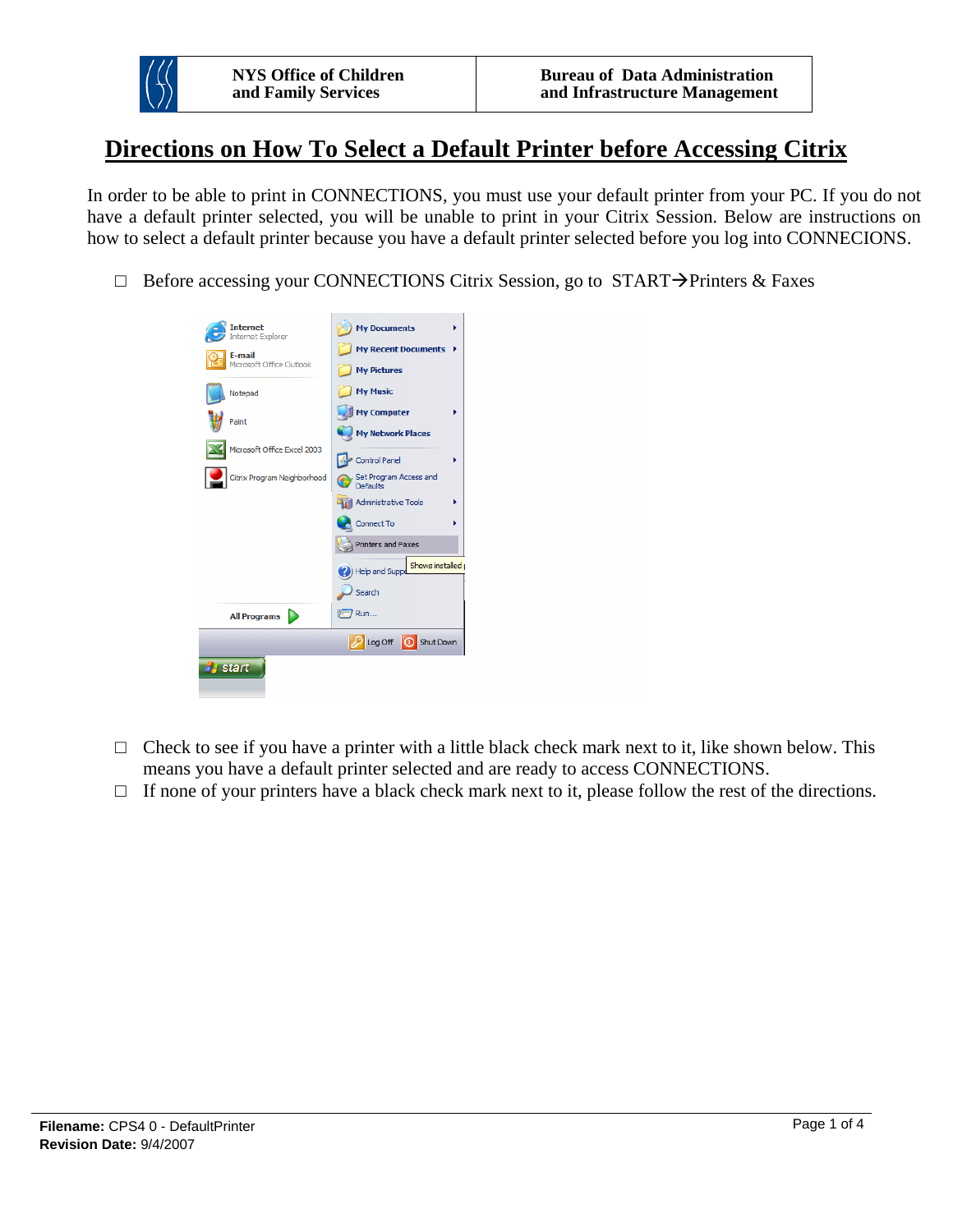

## **NYS Office of Children and Family Services**

| <b>Printers and Faxes</b>                                        |                                                    |                            |  |
|------------------------------------------------------------------|----------------------------------------------------|----------------------------|--|
| File<br>Edit<br>View<br><b>Favorites</b><br>Help<br><b>Tools</b> |                                                    |                            |  |
| e.<br>Search<br>(● Back →                                        | <b>★Favorites 它Folders × × × 9 % 自自⑦②③ ② 回</b>     |                            |  |
| Address   Parinters and Faxes                                    |                                                    |                            |  |
|                                                                  | ۸<br>Name $\triangle$                              | Documents<br><b>Status</b> |  |
| $\bullet$<br><b>Printer Tasks</b>                                | 0A1PR11 on fnphsen0a1ah                            | Ready<br>0                 |  |
| Add a printer                                                    | 0A1PR12 on fnphsen0a1ah                            | Ready<br>0                 |  |
| See what's printing                                              | HP Color Laser Jet 9500 mfp PCL 6 on socfsprnsvr 1 | Ready<br>0                 |  |
|                                                                  | HP Laser Jet 4250 PCL 5e MP                        | Ready<br>0                 |  |
| Select printing<br>preferences                                   | Joe's Color Printer on WKCFR6LM                    | Ready<br>n                 |  |
| Pause printing                                                   | Microsoft Office Document Image Writer             | Ready<br>o                 |  |
|                                                                  | Microsoft XPS Document Writer                      | Ready<br>0                 |  |
| Share this printer                                               | NicColor on socfsprnsvr 1                          | Ready<br>0                 |  |
| Rename this printer<br>on                                        | <b>SPS</b>                                         | Ready<br>0                 |  |
| Delete this printer                                              |                                                    |                            |  |
| Set printer properties                                           |                                                    |                            |  |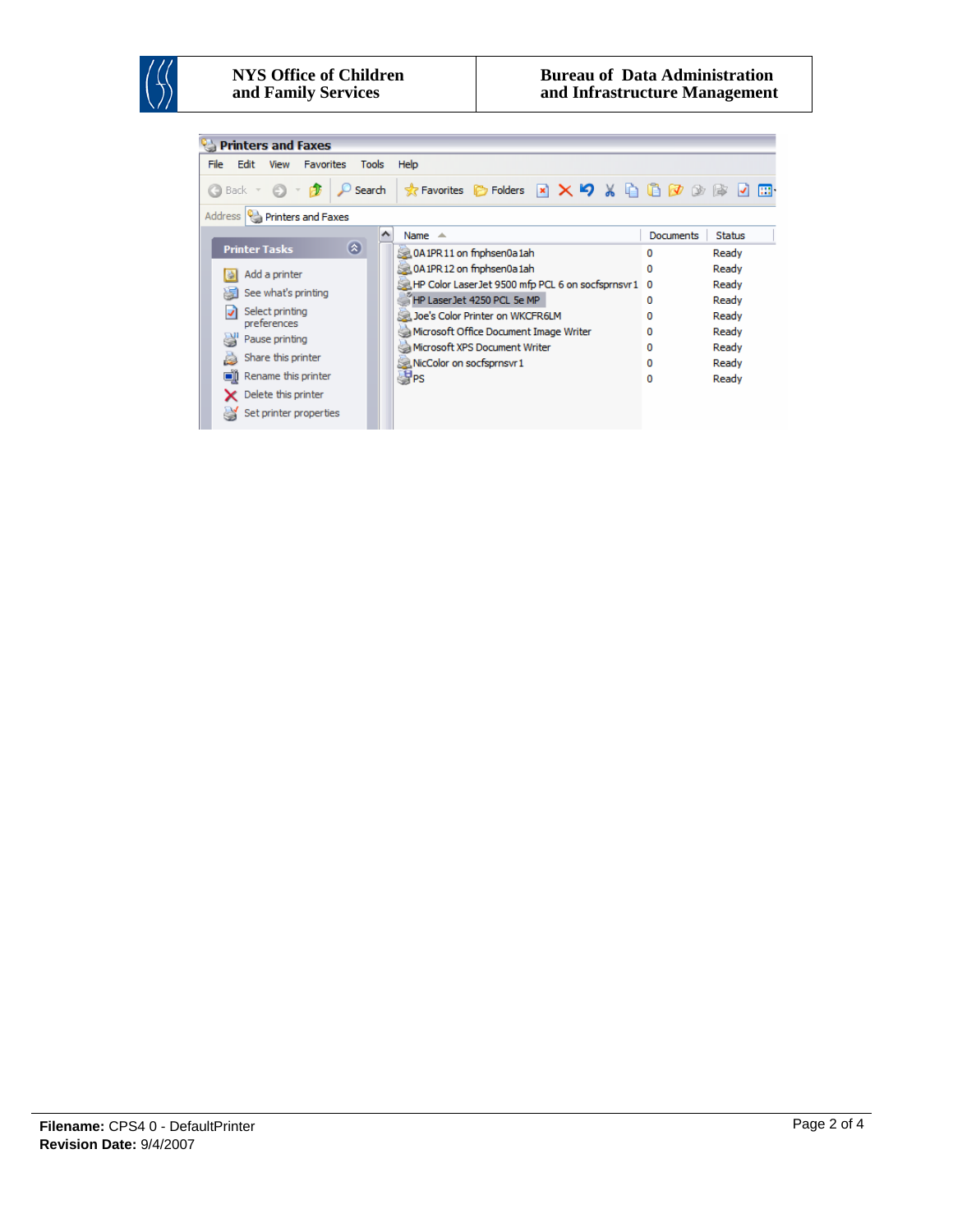

□ **Right Click** the printer you would like to make your default printer and **Select "Set as Default Printer"** 



□ Log into **CONNECTIONS** and check the Printer settings inside of Connections



 $\Box$  Your printer setting should look like the screen below